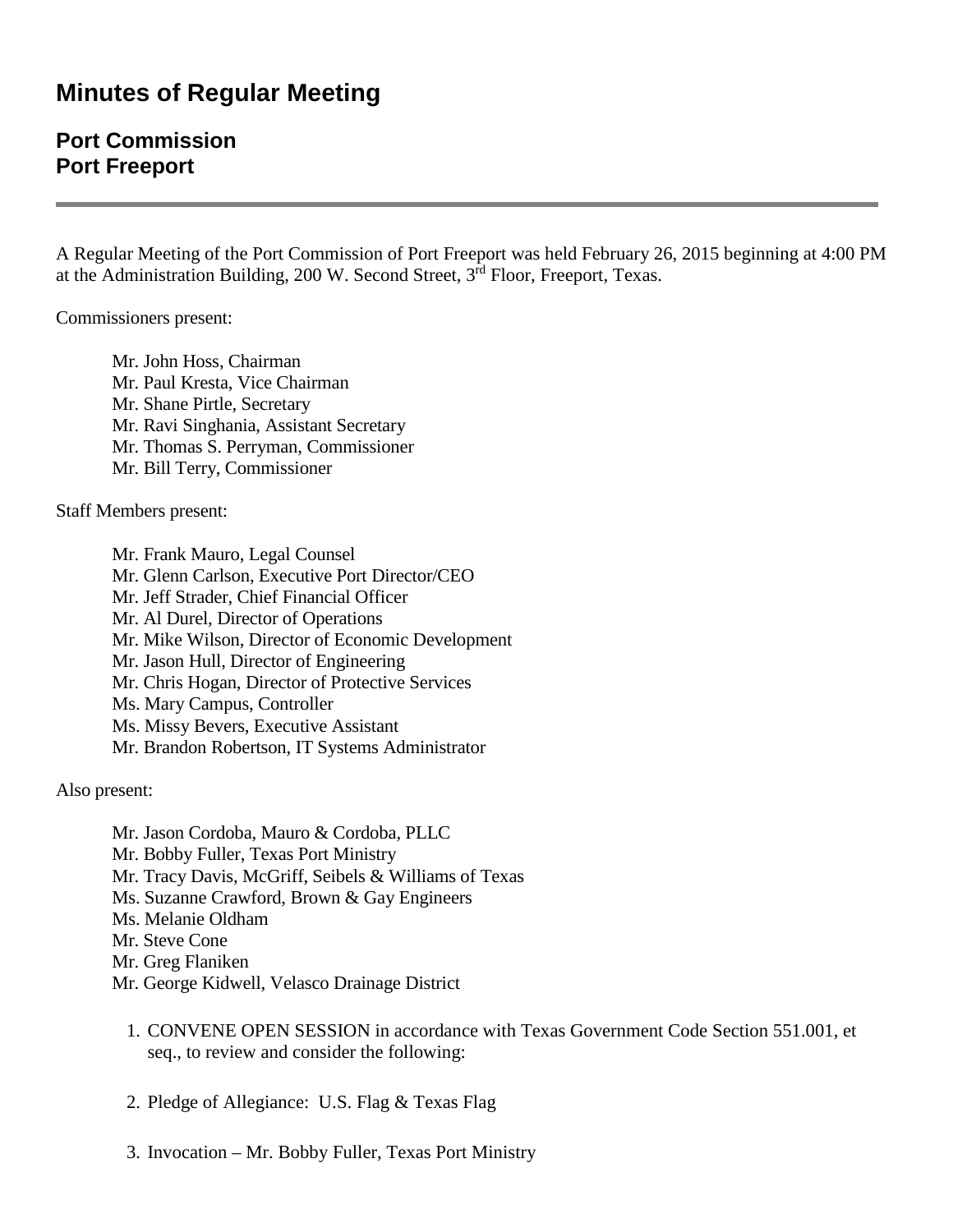4. Approval of minutes from the Regular Meeting held February 12, 2015.

A motion was made by Commissioner Pirtle to approve the minutes as presented. The motion was seconded by Commissioner Kresta with all Commissioners present voting in favor of the motion.

5. Approval of the following disbursements for the period January 1-31, 2015:

|                |                                |                                                                   |                      | Purchase |
|----------------|--------------------------------|-------------------------------------------------------------------|----------------------|----------|
| Check          |                                |                                                                   |                      | Order    |
| No.            | To                             | For                                                               | Amount               | Number   |
| 72909          | <b>ALEC JOURNEAY</b>           | CIP- NEW ADMINISTRATION BUILDING;                                 | 434.00               | N/A      |
|                |                                | CIP- DOCKS VELASCO TERMINAL; CIP-                                 |                      |          |
|                |                                | GATE 14 GUARD HOUSE; CIP- M&R-                                    |                      |          |
|                |                                | RAILROAD TRACK RENOVATIONS;                                       |                      |          |
|                |                                | AUTOMOBILE EXPENSE; TELEPHONE;                                    |                      |          |
|                |                                | M&R- BERTH 7; FLEXIBLE SPENDING                                   |                      |          |
| 72910          | RELIANT                        | <b>EMPLOYEE REIMBURSEMENT</b><br><b>ELECTRICITY</b>               | 60,960.32            | N/A      |
| 72911          | <b>TIME MANAGEMENT</b>         | <b>LEASE EXPENSE</b>                                              |                      | N/A      |
| 72912          | <b>EM-PRINT COMPANY</b>        | <b>OFFICE SUPPLIES</b>                                            | 2,400.00<br>1,173.50 | N/A      |
| 72913          | <b>CITY OF FREEPORT</b>        | ADVERTISING- INDUSTRY                                             |                      | 10796    |
| 72914          | <b>CITY OF FREEPORT</b>        |                                                                   | 3,500.00             | N/A      |
|                |                                | ELECTRICITY; WATER & GAS                                          | 2,339.48             |          |
| 72915<br>72916 | SPECIALTIES COMPANY            | M&R- BERTH 7 CRANE<br><b>OFFICE SUPPLIES</b>                      | 74.48<br>350.40      | N/A      |
|                | <b>GULFTEX VENDING</b>         |                                                                   |                      | N/A      |
| 72917          | <b>FEDEX</b>                   | CIP- PARCEL 25 ASPHALT PAVING<br>PROJECT; CIP- NEW ADMINISTRATION | 114.20               | N/A      |
|                |                                | <b>BUILDING</b>                                                   |                      |          |
| 72918          | <b>NANCY STEPHENS</b>          | TELEPHONE; TECHNICAL TRAINING                                     | 486.70               | N/A      |
| 72919          | ILA LOCAL 1817                 | UNION DUES 4TH QUARTER                                            | 639.75               | N/A      |
| 72920          | ILA LOCAL 30                   | UNION DUES 4TH QUARTER                                            | 358.95               | N/A      |
| 72921          | ANGLETON CHAMBER OF            | <b>COMMUNITY EVENTS</b>                                           | 50.00                | N/A      |
|                | <b>COMMERCE</b>                |                                                                   |                      |          |
| 72922          | <b>NAFTZ</b>                   | <b>TECHNICAL TRAINING</b>                                         | 400.00               | N/A      |
| 72923          | AMERICAN JOURNAL OF            | ADVERTISING INDUSTRY                                              | 2,200.00             | 10833    |
|                | <b>TRANSPORT</b>               |                                                                   |                      |          |
| 72924          | <b>TEXAS PORTS ASSOCIATION</b> | DUES & MEMBERSHIPS-                                               | 375.00               | N/A      |
|                |                                | <b>ADMINISTRATION</b>                                             |                      |          |
| 72925          | <b>CENTERPOINT ENERGY</b>      | <b>WATER &amp; GAS</b>                                            | 22.27                | N/A      |
| 72926          | <b>RO'VIN GARRETT</b>          | <b>CIP-OTHER</b>                                                  | 337.78               | N/A      |
| 72927          | <b>RO'VIN GARRETT</b>          | <b>CIP-OTHER</b>                                                  | 31.08                | N/A      |
| 72928          | <b>RO'VIN GARRETT</b>          | <b>CIP-OTHER</b>                                                  | 240.42               | N/A      |
| 72929          | <b>RO'VIN GARRETT</b>          | <b>CIP-OTHER</b>                                                  | 42.91                | N/A      |
| 72930          | <b>RO'VIN GARRETT</b>          | <b>CIP-OTHER</b>                                                  | 211.49               | N/A      |
| 72931          | <b>RO'VIN GARRETT</b>          | <b>CIP-OTHER</b>                                                  | 564.53               | N/A      |
| 72932          | <b>RO'VIN GARRETT</b>          | <b>CIP-OTHER</b>                                                  | 61.71                | N/A      |
| 72933          | <b>RO'VIN GARRETT</b>          | <b>CIP-OTHER</b>                                                  | 61.71                | N/A      |
| 72934          | <b>RO'VIN GARRETT</b>          | <b>CIP-OTHER</b>                                                  | 61.71                | N/A      |
| 72935          | <b>RO'VIN GARRETT</b>          | <b>CIP-OTHER</b>                                                  | 46.20                | N/A      |
| 72936          | <b>RO'VIN GARRETT</b>          | <b>CIP-OTHER</b>                                                  | 497.89               | N/A      |
| 72937          | <b>RO'VIN GARRETT</b>          | <b>CIP-OTHER</b>                                                  | 58.23                | N/A      |
| 72938          | RO'VIN GARRETT                 | CIP-OTHER                                                         | 123.46               | N/A      |
| 72939          | U.S. SECTION, PIANC            | DUES & MEMBERSHIPS- ENGINEERING                                   | 120.00               | N/A      |
| 72940          | AT&T                           | <b>TELEPHONE</b>                                                  | 843.07               | N/A      |
| 72941          | AVALON RISK MANAGEMENT         | PREPAID INSURANCE                                                 | 1,500.00             | N/A      |
| 72942          | <b>QUILL CORPORATION</b>       | OFFICE SUPPLIES                                                   | 349.53               | N/A      |
| 72943          | <b>VERIZON WIRELESS</b>        | <b>TELEPHONE</b>                                                  | 153.96               | N/A      |
| 72944          | VICKI L. SMITH                 | TECHNICAL TRAINING; TELEPHONE                                     | 532.33               | N/A      |
| 72945          | DETAIL PRODUCTS                | OFFICE SUPPLIES                                                   | 35.73                | N/A      |
| 72946          | TRIPLE B SERVICES              | CIP-DOCKS-VELASCO TERMINAL                                        | 467,472.20           | 10735    |
| 72947          | JOC GROUP, INC.                | OFFICE SUPPLIES                                                   | 1,250.00             | 10825    |

PORT FREEPORT OPERATING ACCOUNT EXPENDITURES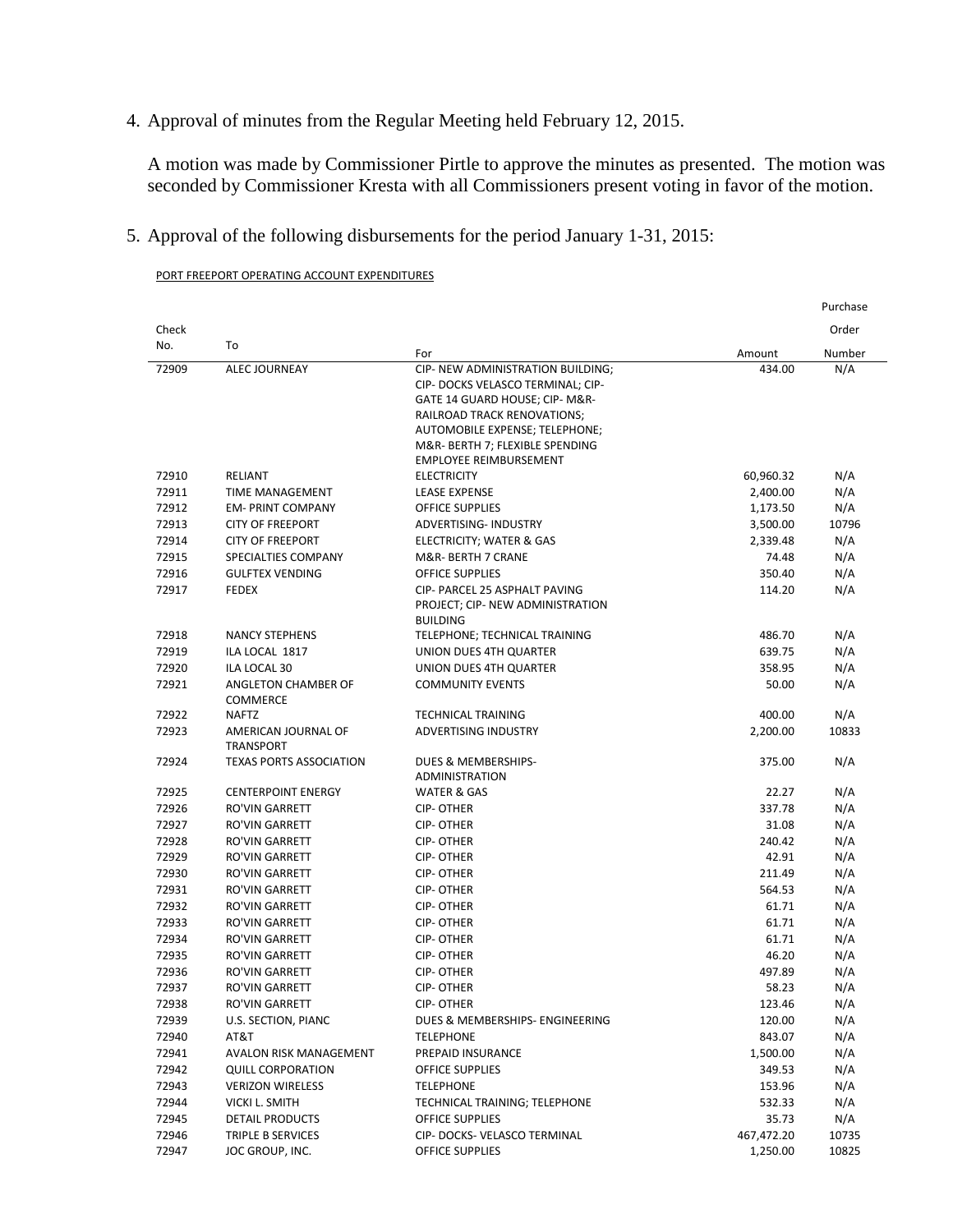| 72948 | ON HOLD MARKETING WORKS                        | LEASE EXPENSE                                                                                                                                                 | 39.00     | N/A   |
|-------|------------------------------------------------|---------------------------------------------------------------------------------------------------------------------------------------------------------------|-----------|-------|
| 72949 | <b>COASTAL BACKFLOW SERVICE</b>                | M&R-TERMINAL FACILITIES-OTHER                                                                                                                                 | 1,610.00  | 10830 |
| 72950 | MCGRIFF, SEIBELS & WILLIAMS                    | PREPAID INSURANCE                                                                                                                                             | 23,008.00 | N/A   |
| 72951 | AIRGAS USA                                     | MAINT & OPERATIONS SUPPLIES; M&R-<br><b>CRANE</b>                                                                                                             | 72.01     | N/A   |
| 72952 | LISA RILEY                                     | FLEXIBLE SPENDING EMPLOYEE<br>REIMBURSEMENT                                                                                                                   | 149.96    | N/A   |
| 72953 | <b>GLENN CARLSON</b>                           | <b>GOVERNMENTAL RELATIONS</b>                                                                                                                                 | 37.80     | N/A   |
| 72954 | <b>HARLAN ENTERPRISES</b>                      | M&R- BERTH 7 CRANE                                                                                                                                            | 660.50    | N/A   |
| 72955 | <b>QUALITY TURF FARMS</b>                      | M&R- OTHER; M&R- MSC LEASE<br><b>FACILITIES</b>                                                                                                               | 5,873.90  | 10776 |
| 72956 | <b>COMFORT SUITES</b>                          | EMPLOYMENT RELATED EXPENSE;<br><b>FREEPORT HARBOR CHANNEL</b><br><b>IMPROVEMENT PROJECT</b>                                                                   | 2,420.29  | N/A   |
| 72957 | <b>LJA ENGINEERING</b>                         | CIP-DOCKS-VELASCO TERMINAL                                                                                                                                    | 4,935.00  | 10615 |
| 72958 | <b>BROWN &amp; GAY ENGINEERS</b>               | CIP- B7 BACKLANDS CONCRETE PAVING<br><b>PROJECT</b>                                                                                                           | 81,145.93 | 10709 |
| 72959 | <b>FAMILY FITNESS</b>                          | <b>GROUP WELLNESS</b>                                                                                                                                         | 114.90    | N/A   |
| 72960 | <b>BRANDON ROBERTSON</b>                       | AUTOMOBILE EXPENSE; TELEPHONE                                                                                                                                 | 101.32    | N/A   |
| 72961 | <b>MIKE WILSON</b>                             | INS. CLAIMS-VISION- EMPLOYEE: INS.<br>CLAIMS-VISION-DEPENDENT                                                                                                 | 206.00    | N/A   |
| 72962 | DONNIE JOE EVANS                               | INS. CLAIMS- VISION- EMPLOYEE                                                                                                                                 | 200.00    | N/A   |
| 72963 | DAVID LOPEZ                                    | INS. CLAIMS-VISION- EMPLOYEE                                                                                                                                  | 10.70     | N/A   |
| 72964 | DARLENE WINKLER                                | INS. CLAIMS-VISION- EMPLOYEE; INS.<br>CLAIMS-VISION-DEPENDENT                                                                                                 | 440.00    | N/A   |
| 72965 | ROGER JOHNSTON                                 | INS. CLAIMS- VISION- EMPLOYEE                                                                                                                                 | 265.00    | N/A   |
| 72966 | <b>LISA RILEY</b>                              | INS. CLAIMS- VISION- EMPLOYEE                                                                                                                                 | 60.02     | N/A   |
| 72967 | <b>TEI STAFFING</b>                            | <b>CONTRACT LABOR EXPENSE</b>                                                                                                                                 | 1,272.24  | N/A   |
| 72968 | <b>OFFICE UNIVERSE</b>                         | <b>OFFICE SUPPLIES</b>                                                                                                                                        | 92.63     | N/A   |
| 72969 | <b>MARY CAMPUS</b>                             | <b>OFFICE SUPPLIES</b>                                                                                                                                        | 13.12     | N/A   |
| 72970 | <b>MIKE WILSON</b>                             | INS. CLAIMS- VISION- DEPENDENT                                                                                                                                | 139.98    | N/A   |
| 72971 | THOMAS PERRYMAN                                | <b>COMMISSION FEES- FEBRUARY 2015</b>                                                                                                                         | 865.00    | N/A   |
| 49721 | RAVI K. SINGHANIA                              | COMMISSION FEES- FEBRUARY 2015;<br><b>COMMUNITY DONATION</b>                                                                                                  | 665.00    | N/A   |
| 49722 | BILL J. TERRY                                  | <b>COMMISSION FEES- FEBRUARY 2015</b>                                                                                                                         | 865.00    | N/A   |
| 49723 | PAUL A. KRESTA                                 | <b>COMMISSION FEES- FEBRUARY 2015</b>                                                                                                                         | 895.00    | N/A   |
| 49724 | JOHN HOSS                                      | <b>COMMISSION FEES- FEBRUARY 2015</b>                                                                                                                         | 920.00    | N/A   |
| 49725 | <b>SHANE PIRTLE</b>                            | <b>COMMISSION FEES- FEBRUARY 2015</b>                                                                                                                         | 865.00    | N/A   |
| 72972 | PC CARE                                        | <b>CUSTOMER RELATED OPERATIONAL</b>                                                                                                                           | 448.80    | N/A   |
|       |                                                | EXPENSE; M&R- OFFICE EQUIPMENT                                                                                                                                |           |       |
| 72973 | SUPERIOR CLEANING SERVICE                      | M&R-2ND ST. ADMINISTRATION<br><b>BUILDING; M&amp;R- OPERATIONS</b><br>BUILDING; M&R- SECURITY BUILDING;<br>M&R- T.S. 1; M&R- T.S. 2; M&R- BERTH<br>7 BUILDING | 3,207.00  | 10779 |
| 72974 | SEAWAY CRUDE PIPELINE                          | M&R-ROADS-SEAWAY                                                                                                                                              | 5,000.00  | 10843 |
| 72975 | <b>MATHESON TRIGAS</b>                         | <b>MAINT &amp; OPERATIONS SUPPLIES</b>                                                                                                                        | 142.30    | N/A   |
| 72976 | <b>GRAYBAR ELECTRIC</b>                        | M&R- DOLE LEASE FACILITIES; M&R-<br><b>BERTH 7 CRANE</b>                                                                                                      | 2,595.98  | N/A   |
| 72977 | PAUL SCOTT ABBOTT                              | ADVERTISING- INDUSTRY                                                                                                                                         | 156.00    | N/A   |
| 72978 | STEINBERG & ASSOCIATES                         | <b>FREEPORT HARBOR CHANNEL</b><br><b>IMPROVEMENT PROJECT</b>                                                                                                  | 4,250.00  | N/A   |
| 72979 | BRAZORIA COUNTY APPRAISAL<br><b>DISTRICT</b>   | 1ST QUARTER APPRAISAL DISTRICT FEES                                                                                                                           | 8,645.25  | N/A   |
| 72980 | <b>BRAZOSPORT TIRE</b>                         | M&R-TERMINAL OPERATIONS<br><b>EQUIPMENT</b>                                                                                                                   | 230.00    | N/A   |
| 72981 | <b>BRAZOSPORT FACTS</b>                        | <b>EMPLOYMENT RELATED EXPENSE</b>                                                                                                                             | 2,604.40  | N/A   |
| 72982 | <b>WEIGHING TECHNOLOGIES</b>                   | <b>EQUIPMENT</b>                                                                                                                                              | 21,482.50 | 10740 |
| 72983 | STATE COMPTROLLER                              | <b>SALES TAX</b>                                                                                                                                              | 1,178.12  | N/A   |
| 72984 | <b>B.E.A.R.S.</b>                              | <b>CONTRACT SERVICES</b>                                                                                                                                      | 295.00    | N/A   |
| 72985 | UNITED WAY OF BRAZORIA                         | UNITED WAY EMPLOYEE DONATIONS                                                                                                                                 | 3,332.00  | N/A   |
| 72986 | <b>COUNTY</b><br><b>BRAZORIA COUNTY CLERKS</b> | OFFICE SUPPLIES                                                                                                                                               | 200.00    | N/A   |
|       | <b>OFFICE</b>                                  |                                                                                                                                                               |           |       |
| 72987 | <b>NALCO COMPANY</b>                           | M&R- T.S. COOL STORAGE FACILITY                                                                                                                               | 1,447.68  | 10687 |
| 72988 | <b>COMCAST</b>                                 | <b>CONTRACT SERVICES</b>                                                                                                                                      | 198.15    | N/A   |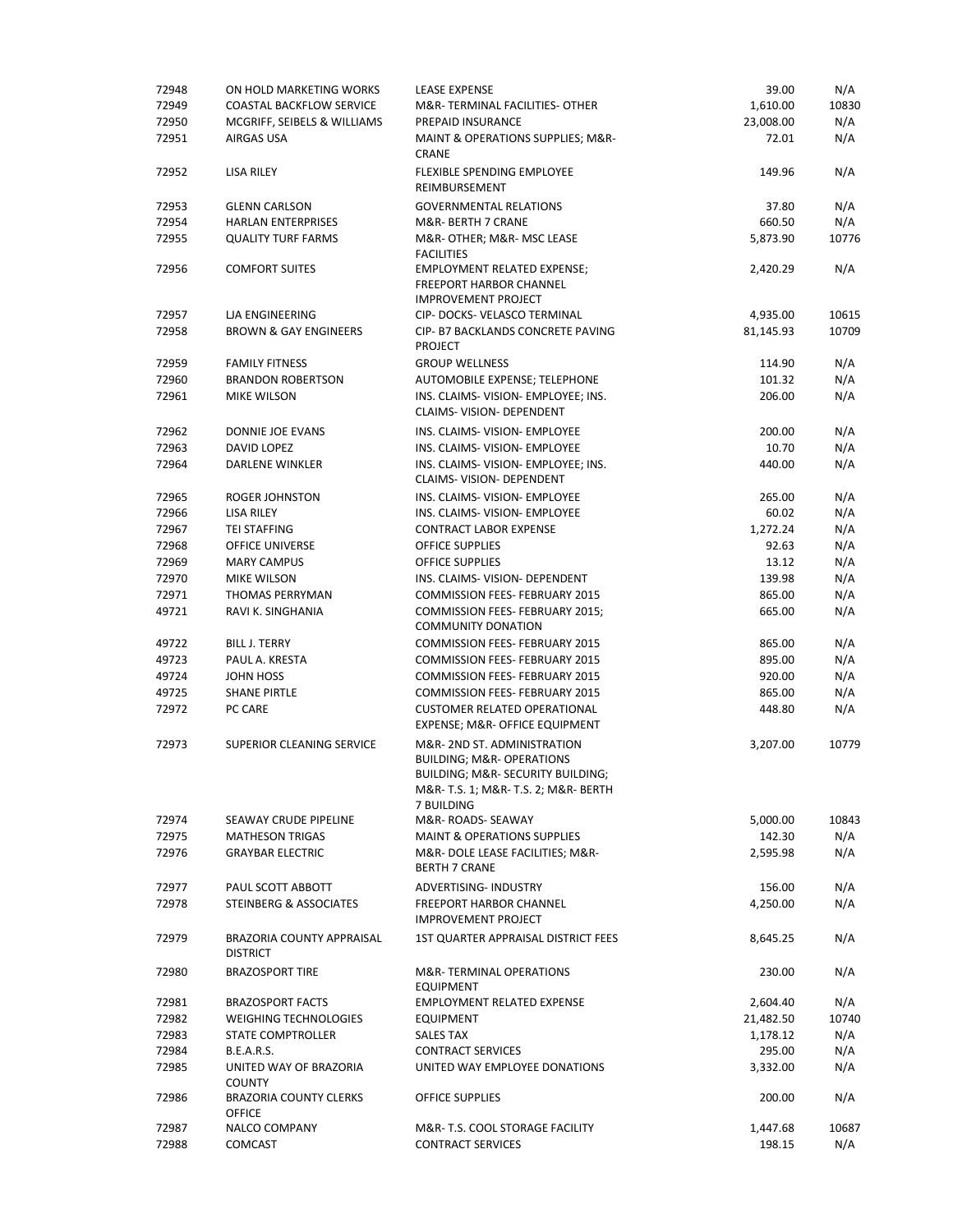| 72989 | <b>INTEGRATED ARCHITECTURE &amp;</b><br><b>DESIGN</b>      | CIP- NEW ADMINISTRATION BUILDING                                                                                                                                                   | 1,825.06   | 10605 |
|-------|------------------------------------------------------------|------------------------------------------------------------------------------------------------------------------------------------------------------------------------------------|------------|-------|
| 72990 | <b>TEXAS COMMISSION ON</b><br>ENVIRONMENTAL QUALITY        | M&R- OTHER STORMWATER OUTFALL<br>DRAINAGE                                                                                                                                          | 200.00     | N/A   |
| 72991 | <b>TEXAS COMMISSION ON</b><br><b>ENVIRONMENTAL QUALITY</b> | M&R- OTHER STORMWATER OUTFALL<br>DRAINAGE                                                                                                                                          | 200.70     | N/A   |
| 72992 | <b>TEXAS COMMISSION ON</b><br>ENVIRONMENTAL QUALITY        | M&R- OTHER STORMWATER OUTFALL<br>DRAINAGE                                                                                                                                          | 200.00     | N/A   |
| 72993 | <b>IMPACT FIRE SERVICES</b>                                | M&R- T.S. SPRINKLER SYSTEM                                                                                                                                                         | 170.00     | N/A   |
| 72994 | <b>SCOTT BROOKS</b>                                        | AUTOMOBILE EXPENSE; TELEPHONE                                                                                                                                                      | 156.76     | N/A   |
| 72995 | <b>LISA RILEY</b>                                          | <b>COMMUNITY EVENTS</b>                                                                                                                                                            | 62.16      | N/A   |
| 72996 | FIRST SOUTHWEST COMPANY                                    | 2014 EQUIPMENT PURCHASE-ZPMC                                                                                                                                                       | 30,990.17  | N/A   |
|       |                                                            | CRANE                                                                                                                                                                              |            | 10828 |
| 72997 | QUINTANA                                                   | <b>CONTRACT LABOR EXPENSE</b>                                                                                                                                                      | 5,807.63   |       |
| 72998 | JEFF STRADER                                               | <b>GOVERNMENTAL RELATIONS;</b><br><b>TELEPHONE</b>                                                                                                                                 | 154.33     | N/A   |
| 72999 | SWISHER & SWISHER                                          | M&R-OTHER                                                                                                                                                                          | 463.33     | 10684 |
| 73000 | <b>CANON SOLUTIONS AMERICA</b>                             | M&R- OFFICE EQUIPMENT                                                                                                                                                              | 153.70     | N/A   |
| 73001 | <b>COMCAST BUSINESS</b>                                    | <b>CONTRACT SERVICES</b>                                                                                                                                                           | 1,703.16   | N/A   |
| 73002 | <b>SUNSTATES SECURITY</b>                                  | <b>SECURITY SERVICE FEES</b>                                                                                                                                                       | 72,964.53  | N/A   |
| 73003 | NICHOLAS MALAMBRI                                          | TECHNICAL TRAINING; AUTOMOBILE<br>EXPENSE; TELEPHONE                                                                                                                               | 966.23     | N/A   |
| 73004 | <b>TEREX MHPS CORP</b>                                     | M&R- CRANE                                                                                                                                                                         | 4,727.36   | N/A   |
| 73005 | DONALD MULLETT                                             | <b>EMPLOYMENT RELATED EXPENSE</b>                                                                                                                                                  | 696.16     | N/A   |
| 73006 | <b>GIROUARD'S ACE HARDWARE</b>                             | MAINT & OPERATIONS SUPPLIES; M&R-<br>CRANE; OFFICE SUPPLIES; M&R- BERTH<br>7 CRANE; M&R- DOCKS- B7- VT; M&R-<br>BUILDINGS B7; M&R- ROADS- PORT<br>ROAD; M&R- DOLE LEASE FACILITIES | 1,412.74   | N/A   |
| 73007 | <b>AUDRY FULLER</b>                                        | <b>EMPLOYMENT RELATED EXPENSE</b>                                                                                                                                                  | 4,772.81   | N/A   |
| 73008 | <b>EM-PRINT COMPANY</b>                                    | OFFICE SUPPLIES                                                                                                                                                                    | 197.00     | N/A   |
| 73009 | <b>CITY OF FREEPORT</b>                                    | WATER & GAS                                                                                                                                                                        | 20,117.39  | N/A   |
| 73010 | <b>CITY OF FREEPORT</b>                                    | WATER & GAS                                                                                                                                                                        | 15.48      | N/A   |
| 73011 | <b>CITY OF FREEPORT</b>                                    | WATER & GAS                                                                                                                                                                        | 15.48      | N/A   |
| 73012 | <b>CITY OF FREEPORT</b>                                    | WATER & GAS                                                                                                                                                                        | 199.71     | N/A   |
| 73013 | <b>CITY OF FREEPORT</b>                                    | <b>WATER &amp; GAS</b>                                                                                                                                                             | 57.77      | N/A   |
| 73014 | <b>CITY OF FREEPORT</b>                                    | WATER & GAS; ELECTRICITY                                                                                                                                                           | 1,947.99   | N/A   |
| 73015 | <b>TEI STAFFING</b>                                        | <b>CONTRACT LABOR EXPENSE</b>                                                                                                                                                      | 1,103.95   | N/A   |
| 73016 | OFFICE UNIVERSE                                            | OFFICE SUPPLIES                                                                                                                                                                    | 218.34     | N/A   |
| 73017 | <b>GULFTEX VENDING</b>                                     | <b>OFFICE SUPPLIES</b>                                                                                                                                                             | 151.05     | N/A   |
| 73018 | <b>FEDEX</b>                                               |                                                                                                                                                                                    | 67.92      | N/A   |
|       |                                                            | CIP- NEW ADMINISTRATION BUILDING;<br><b>POSTAGE &amp; FREIGHT</b>                                                                                                                  |            |       |
| 73019 | <b>MATHESON TRIGAS</b>                                     | <b>MAINT &amp; OPERATIONS SUPPLIES</b>                                                                                                                                             | 55.76      | N/A   |
| 73020 | <b>GRAYBAR ELECTRIC</b>                                    | M&R-DOCKS-BERTH 7- VT                                                                                                                                                              | 562.25     | N/A   |
| 73021 | <b>TEXAS DEPARTMENT OF HEALTH</b>                          | DUES, MEMBERSHIPS & LICENSE<br>RENEWAL                                                                                                                                             | 701.00     | N/A   |
| 73022 | <b>BRAZOSPORT TIRE</b>                                     | M&R-TERMINAL OPERATIONS<br><b>EQUIPMENT</b>                                                                                                                                        | 40.00      | N/A   |
| 73023 | C.F. MCDONALD ELECTRIC, INC.                               | CIP- OTHER- ELECTRICAL DISTRIBUTION                                                                                                                                                | 122,445.00 | 10773 |
| 73024 | <b>BRAZOSPORT PLUMBING &amp;</b><br><b>HEATING</b>         | M&R-2ND ST. ADMINISTRATION<br><b>BUILDING</b>                                                                                                                                      | 95.00      | N/A   |
| 73025 | OZARKA                                                     | OFFICE SUPPLIES                                                                                                                                                                    | 186.30     | N/A   |
| 73026 | UNUM LIFE INSURANCE                                        | <b>GROUP HEALTH &amp; RELATED INSURANCE</b>                                                                                                                                        | 692.67     | N/A   |
| 73027 | <b>B.E.A.R.S.</b>                                          | <b>CONTRACT SERVICES</b>                                                                                                                                                           | 125.00     | N/A   |
| 73028 | <b>SABLATURA'S OFFICE CENTER</b>                           | <b>OFFICE SUPPLIES</b>                                                                                                                                                             | 127.75     | N/A   |
| 73029 | NORTHERN TOOL & EQUIPMENT                                  | M&R- BERTH 7 CRANE                                                                                                                                                                 | 528.67     | N/A   |
| 73030 | AT&T                                                       | <b>TELEPHONE</b>                                                                                                                                                                   | 122.08     | N/A   |
| 73031 | AT&T                                                       | <b>TELEPHONE</b>                                                                                                                                                                   | 108.75     | N/A   |
| 73032 | <b>JESSE HIBBETTS</b>                                      | SALES PROMOTION TRAVEL;<br><b>AUTOMOBILE EXPENSE</b>                                                                                                                               | 80.01      | N/A   |
| 73033 | DANNENBAUM ENGINEERING                                     | <b>CIP-OTHER</b>                                                                                                                                                                   | 16,330.91  | 10692 |
| 73034 | DANNENBAUM ENGINEERING                                     | CIP-OTHER                                                                                                                                                                          | 2,626.94   | 10692 |
| 73035 | AT&T                                                       | <b>TELEPHONE</b>                                                                                                                                                                   | 479.66     | N/A   |
| 73036 | THE LINCOLN NATIONAL LIFE                                  | <b>GROUP HEALTH &amp; RELATED INSURANCE</b>                                                                                                                                        | 651.00     | N/A   |
| 73037 | THE WILDERNESS GOLF COURSE                                 | <b>COMMUNITY EVENTS</b>                                                                                                                                                            | 200.00     | N/A   |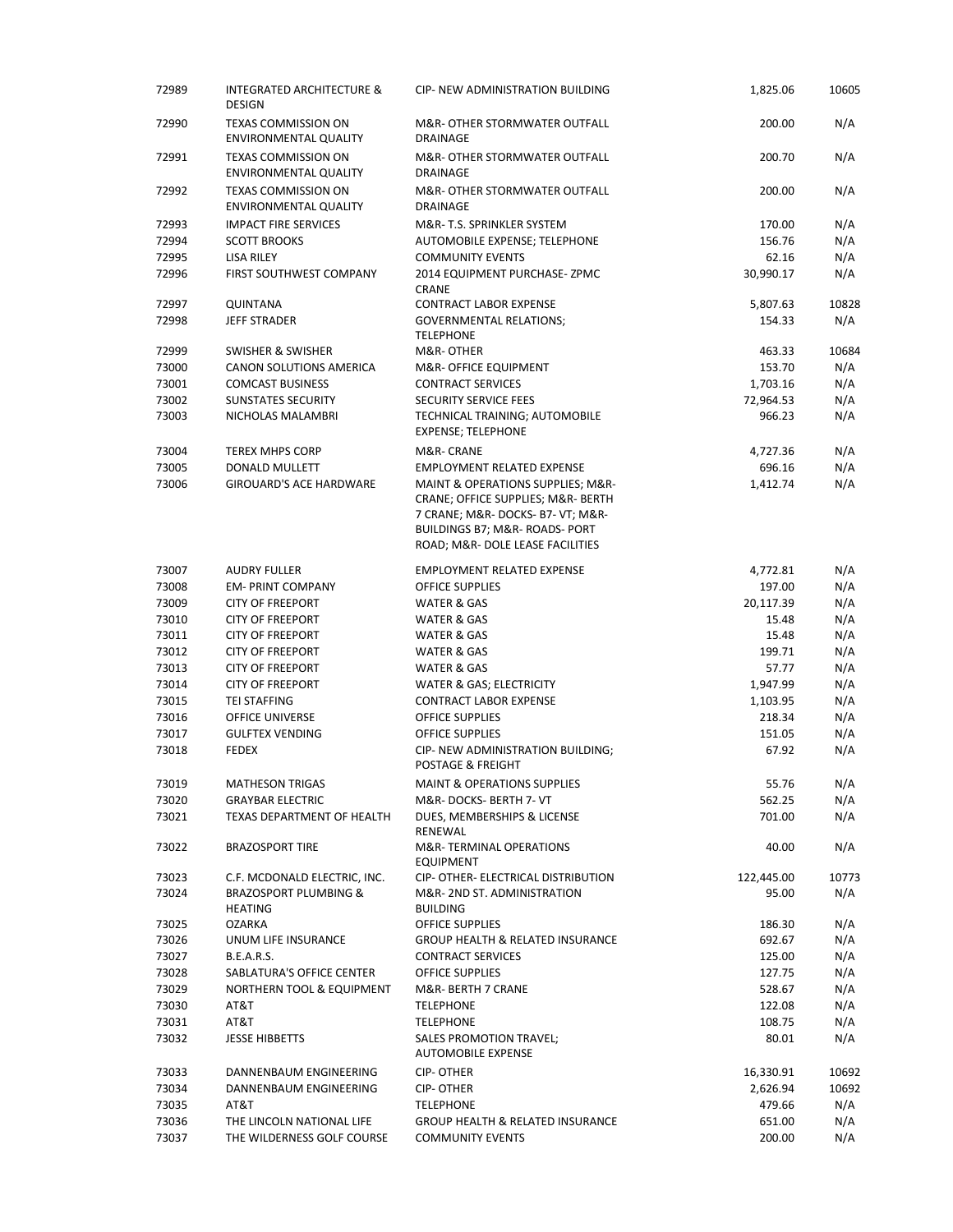| 73038 | DARLENE WINKLER                         | ADVERTISING- COMMUNITY;<br><b>AUTOMOBILE EXPENSE</b>                                                                      | 1,303.61           | N/A   |
|-------|-----------------------------------------|---------------------------------------------------------------------------------------------------------------------------|--------------------|-------|
| 73039 | AT&T                                    | <b>TELEPHONE</b>                                                                                                          | 435.89             | N/A   |
| 73040 | <b>JOC GROUP</b>                        | <b>COMMERCIAL EVENTS</b>                                                                                                  | 3,900.00           | N/A   |
| 73041 | AT&T                                    | <b>TELEPHONE</b>                                                                                                          | 282.15             | N/A   |
| 73042 | CRAIN, CATON & JAMES                    | <b>LEGAL FEES</b>                                                                                                         | 9,745.04           | N/A   |
| 73043 | <b>SHOPPA'S FARM SUPPLY</b>             | M&R-TERMINAL OPERATIONS                                                                                                   | 413.80             | N/A   |
| 73044 | AIRGAS USA                              | <b>EQUIPMENT</b><br><b>MAINT &amp; OPERATIONS SUPPLIES</b>                                                                |                    | N/A   |
|       |                                         |                                                                                                                           | 46.21              |       |
| 73045 | <b>MAURO &amp; CORDOBA</b>              | <b>LEGAL FEES</b>                                                                                                         | 2,703.11           | N/A   |
| 73046 | <b>MAURO &amp; CORDOBA</b>              | <b>LEGAL FEES</b>                                                                                                         | 97.50              | N/A   |
| 73047 | <b>MAURO &amp; CORDOBA</b>              | <b>LEGAL FEES</b>                                                                                                         | 1,087.50<br>270.00 | N/A   |
| 73048 | <b>MAURO &amp; CORDOBA</b>              | <b>LEGAL FEES</b>                                                                                                         |                    | N/A   |
| 73049 | <b>MAURO &amp; CORDOBA</b>              | <b>LEGAL FEES</b>                                                                                                         | 45.00              | N/A   |
| 73050 | <b>MAURO &amp; CORDOBA</b>              | <b>LEGAL FEES</b>                                                                                                         | 2,011.70           | N/A   |
| 73051 | <b>MAURO &amp; CORDOBA</b>              | <b>LEGAL FEES</b>                                                                                                         | 6,666.00           | N/A   |
| 73052 | <b>MAURO &amp; CORDOBA</b>              | <b>LEGAL FEES</b>                                                                                                         | 667.50             | N/A   |
| 73053 | <b>MAURO &amp; CORDOBA</b>              | <b>LEGAL FEES</b>                                                                                                         | 1,317.00           | N/A   |
| 73054 | <b>QUINTANA</b>                         | CONTRACT LABOR EXPENSE; M&R-<br><b>BUILDINGS BERTH 7</b>                                                                  | 2,791.50           | 10828 |
| 73055 | <b>TEXAS STERLING CONSTRUCTION</b>      | CIP- B7 BACKLANDS CONCRETE PAVING<br><b>PROJECT</b>                                                                       | 537,455.31         | 10759 |
| 73056 | <b>CECIL BOOTH</b>                      | CIP- PARCEL 25 ASPHALT PAVING<br>PROJECT; TECHNICAL TRAINING;<br>AUTOMOBILE EXPENSE; OFFICE                               | 575.20             | N/A   |
|       |                                         | SUPPLIES; DUES & MEMBERSHIP FEES-<br><b>ENGINEERING</b>                                                                   |                    |       |
| 73057 | THE EXCHANGE CLUB OF<br>ANGLETON        | <b>COMMUNITY EVENTS</b>                                                                                                   | 400.00             | N/A   |
| 73058 | WELLS FARGO                             | SALES/PROMOTION TRAVEL;<br><b>GOVERNMENTAL RELATIONS;</b><br><b>COMMUNITY EVENTS; OFFICE</b><br>SUPPLIES; BADGE SUPPLIES; | 2,130.32           | N/A   |
|       |                                         | <b>SUBSCRIPTIONS</b>                                                                                                      |                    |       |
| 73059 | <b>JESSICA LEASE</b>                    | INS. CLAIMS-VISION- EMPLOYEE; INS.<br>CLAIMS- VISION- DEPENDENT                                                           | 212.00             | N/A   |
| 73060 | <b>EM-PRINT COMPANY</b>                 | <b>OFFICE SUPPLIES</b>                                                                                                    | 204.16             | N/A   |
| 73061 | <b>CITY OF FREEPORT</b>                 | <b>LEASE EXPENSE</b>                                                                                                      | 10,000.00          | N/A   |
| 73062 | <b>TEI STAFFING</b>                     | <b>CONTRACT LABOR EXPENSE</b>                                                                                             | 612.56             | N/A   |
| 73063 | <b>OFFICE UNIVERSE</b>                  | <b>OFFICE SUPPLIES</b>                                                                                                    | 18.30              | N/A   |
| 73064 | <b>FEDEX</b>                            | CIP- PARCEL 14 RAIL DEVELOPMENT<br>PROJECT; CIP- DOCKS- BERTH 5<br><b>MOORING PROJECT</b>                                 | 9.98               | N/A   |
| 73065 | MIKE WILSON                             | FLEXIBLE SPENDING EMPLOYEE<br>REIMBURSEMENT                                                                               | 31.18              | N/A   |
| 73066 | NANCY STEPHENS                          | <b>AUTOMOBILE EXPENSE-FTZ</b>                                                                                             | 62.10              | N/A   |
| 73067 | <b>GULF COAST PAPER COMPANY</b>         | <b>OFFICE SUPPLIES</b>                                                                                                    | 977.91             | N/A   |
| 73068 | PC CARE                                 | M&R- OFFICE EQUIPMENT                                                                                                     | 339.90             | N/A   |
| 73069 | <b>G&amp;K SERVICES</b>                 | OFFICE SUPPLIES; MAINT &<br>OPERATIONS SUPPLIES; M&R- 2ND ST.<br>ADMINISTRATION BUILDING                                  | 961.68             | 10696 |
| 73070 | <b>GRAYBAR ELECTRIC</b>                 | M&R- BERTH 7 CRANE; M&R- CRANE;<br>MAINT & OPERATIONS SUPPLIES; M&R-<br><b>BUILDINGS BERTH 7</b>                          | 1,926.94           | N/A   |
| 73071 | PLANTATION HOUSE                        | <b>OFFICE SUPPLIES</b>                                                                                                    | 60.60              | N/A   |
| 73072 | ECONOMIC DEVELOPMENT                    | <b>DUES &amp; MEMBERSHIPS-</b>                                                                                            | 2,500.00           | N/A   |
|       | <b>ALLIANCE</b>                         | ADMINISTRATION                                                                                                            |                    |       |
| 73073 | ANGLETON CHAMBER OF<br>COMMERCE         | <b>COMMUNITY EVENTS</b>                                                                                                   | 120.00             | N/A   |
| 73074 | BRAZOSPORT PLUMBING &<br><b>HEATING</b> | M&R-DOCKS BERTH 7- VT                                                                                                     | 6,821.92           | N/A   |
| 73075 | UNION PACIFIC                           | PROPERTY LEASE EXPENSE                                                                                                    | 13,212.61          | N/A   |
| 73076 | BRAZOSPORT AREA CHAMBER OF<br>COMMERCE  | DUES & MEMBERSHIPS-TRADE<br>DEVELOPMENT                                                                                   | 50.00              | N/A   |
| 73077 | <b>JESSE HIBBETTS</b>                   | <b>FLEXIBLE SPENDING EMPLOYEE</b><br>REIMBURSEMENT                                                                        | 301.93             | N/A   |
| 73078 | AT&T                                    | <b>TELEPHONE</b>                                                                                                          | 3,882.24           | N/A   |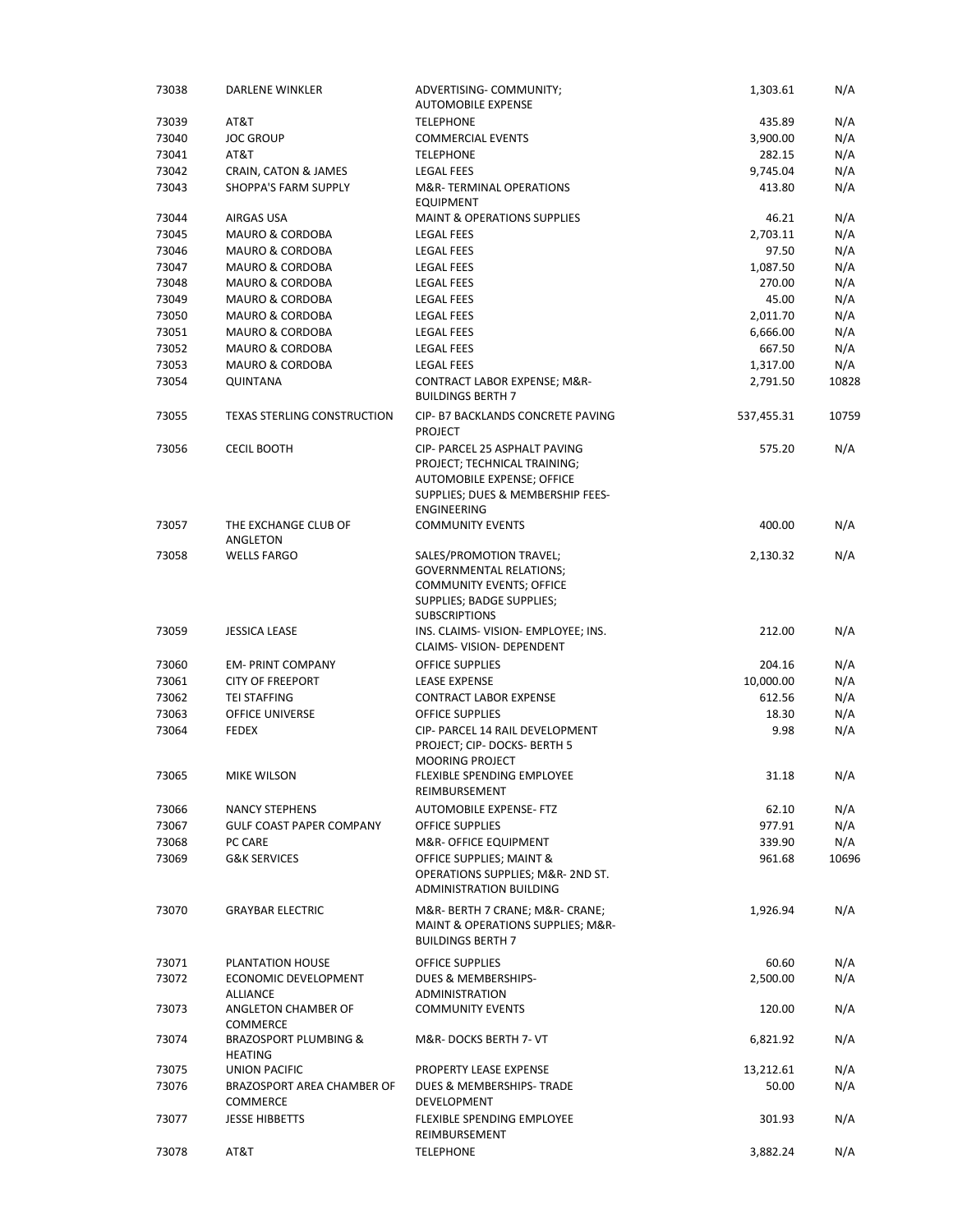| 73079 | <b>COMCAST</b>                         | <b>CONTRACT SERVICES</b>                                                           | 149.76     | N/A   |
|-------|----------------------------------------|------------------------------------------------------------------------------------|------------|-------|
| 73080 | <b>SUN LIFE &amp; HEALTH INSURANCE</b> | <b>GROUP HEALTH &amp; RELATED INSURANCE</b>                                        | 879.55     | N/A   |
| 73081 | <b>VICKI L. SMITH</b>                  | FLEXIBLE SPENDING EMPLOYEE<br>REIMBURSEMENT                                        | 40.00      | N/A   |
| 73082 | TRIPLE B SERVICES                      | CIP- VELASCO TERMINAL BACKLAND<br><b>DEVELOPMENT PHASE II</b>                      | 95,506.83  | 10735 |
| 73083 | <b>JOC GROUP</b>                       | <b>ADVERTISING- INDUSTRY</b>                                                       | 4,500.00   | 10831 |
| 73084 | <b>ALEC JOURNEAY</b>                   | FLEXIBLE SPENDING EMPLOYEE<br>REIMBURSEMENT                                        | 2,201.72   | N/A   |
| 73085 | <b>MOFFATT &amp; NICHOL</b>            | CIP- DOCKS- VELASCO TERMINAL<br><b>BACKLAND DEVELOPMENT PHASE II</b>               | 290,554.62 | 10725 |
| 73086 | <b>RELIANT</b>                         | <b>ELECTRICITY</b>                                                                 | 6,280.15   | N/A   |
| 73087 | <b>BLUECROSS BLUESHIELD</b>            | <b>GROUP HEALTH &amp; RELATED INSURANCE</b>                                        | 33,640.59  | N/A   |
| 73088 | <b>LISA RILEY</b>                      | <b>FLEXIBLE SPENDING EMPLOYEE</b><br>REIMBURSEMENT                                 | 459.08     | N/A   |
| 73089 | <b>JEFF STRADER</b>                    | <b>FLEXIBLE SPENDING EMPLOYEE</b><br>REIMBURSEMENT                                 | 1,827.16   | N/A   |
| 73090 | IWS GAS AND SUPPLY OF TEXAS            | <b>MAINT &amp; OPERATIONS SUPPLIES</b>                                             | 54.58      | N/A   |
| 73091 | <b>CHRISTOPHER HOGAN</b>               | <b>GOVERNMENTAL RELATIONS</b>                                                      | 62.72      | N/A   |
| 73092 | <b>SWISHER &amp; SWISHER</b>           | M&R-OTHER                                                                          | 463.33     | 10684 |
| 73093 | <b>COMFORT SUITES</b>                  | <b>EMPLOYMENT RELATED EXPENSE;</b>                                                 |            | N/A   |
|       |                                        | <b>FREEPORT HARBOR CHANNEL</b><br><b>IMPROVEMENT PROJECT</b>                       | 1,474.50   |       |
| 73094 | <b>LJA ENGINEERING</b>                 | CIP- DOCKS- VELASCO- TERMINAL<br>BACKLAND DEVELOPMENT PHASE II                     | 62,605.11  | 10615 |
| 73095 | <b>SUNSTATES SECURITY</b>              | <b>SECURITY SERVICE FEES</b>                                                       | 34,665.56  | N/A   |
| 73096 | MCDONOUGH ENGINEERING                  | CIP- PARCEL 25 MULTI RAIL SPUR; CIP-<br><b>M&amp;R- RAILROAD TRACK RENOVATIONS</b> | 14,875.30  | 73096 |
| 73097 | <b>FAMILY FITNESS</b>                  | <b>GROUP WELLNESS</b>                                                              | 114.90     | N/A   |
| 73098 | ABB, INC.                              | INVENTORY- SPARE PARTS ZPMC; M&R-<br><b>BERTH 7 CRANE</b>                          | 13,527.12  | 73098 |

#### PORT FREEPORT OPERATIONS ACCOUNT EXPENDITURES

| Check |                         |                        |           | Purchase<br>Order |  |
|-------|-------------------------|------------------------|-----------|-------------------|--|
| No.   | To                      | For                    | Amount    | Number            |  |
| 263   | STEWART TITLE           | <b>CIP-OTHER</b>       | 22,109.95 | N/A               |  |
|       |                         |                        |           |                   |  |
| 264   | <b>CITY OF FREEPORT</b> | <b>WATER &amp; GAS</b> | 16,006.58 | N/A               |  |

#### PORT FREEPORT WIRE TRANSFERS

|          |                                                     |                                                                                    |                                                                              |            | Purchase  |
|----------|-----------------------------------------------------|------------------------------------------------------------------------------------|------------------------------------------------------------------------------|------------|-----------|
| Document |                                                     |                                                                                    |                                                                              |            | Order     |
| No.      | To                                                  | For                                                                                | Account                                                                      | Amount     | Number    |
| 4965     | TEXAS GULF BANK PAYROLL<br><b>ACCOUNT</b>           | TRANSFER FOR RETIREMENT<br><b>CONTRIBUTION</b>                                     | <b>TEXAS GULF</b><br><b>BANK PORT</b><br><b>OPERATIONS</b><br><b>ACCOUNT</b> | 126,367.00 | NА        |
| 4966     | <b>MASS MUTUAL RETIREMENT</b><br><b>SOLUTIONS</b>   | TRANSFER OF EMPLOYER ANNUAL<br>PORT FREEPORT PROFIT SHARING<br><b>CONTRIBUTION</b> | <b>TEXAS GULF</b><br><b>BANK</b><br>PAYROLL<br><b>ACCOUNT</b>                | 126,367.00 | <b>NA</b> |
| 4967     | <b>TEXAS GULF BANK PAYROLL</b><br><b>ACCOUNT</b>    | TRANSFER FOR PAYROLL 01/08/2015                                                    | <b>TEXAS GULF</b><br><b>BANK PORT</b><br><b>OPERATIONS</b><br><b>ACCOUNT</b> | 105,004.76 | <b>NA</b> |
| 4968     | <b>TEXPOOL CAPITAL LEASE DEBT</b><br><b>SERVICE</b> | TRANSFER TO CAPITAL LEASE FOR DEBT<br><b>SERVICE</b>                               | <b>TEXPOOL</b><br><b>PORT</b><br><b>OPERATIONS</b><br><b>ACCOUNT</b>         | 132,911.70 | <b>NA</b> |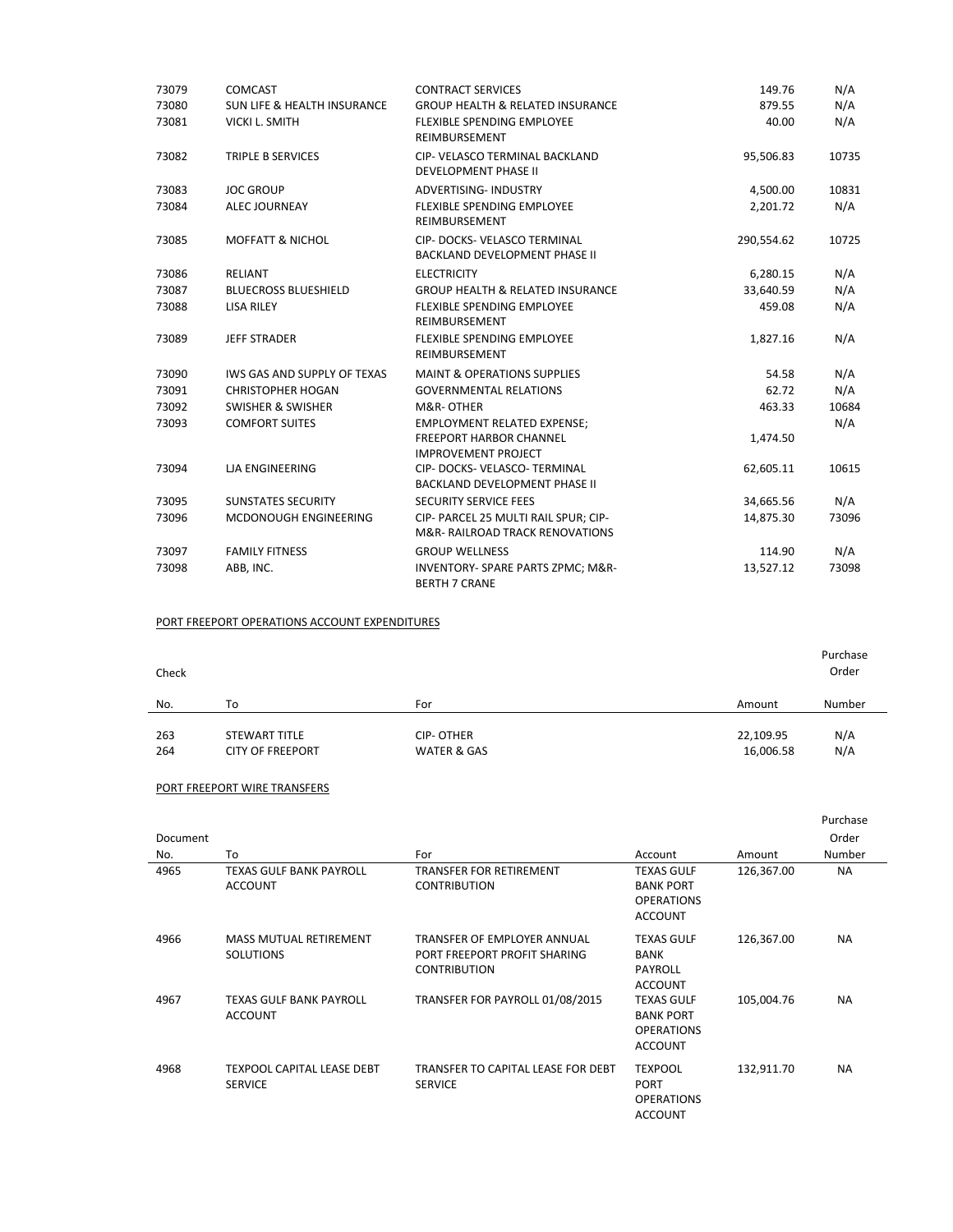| 4969             | TEXPOOL I&S 2006 SERIES                           | <b>TRANSFER TO I&amp;S</b>                                    | <b>TEXAS GULF</b><br><b>BANK PORT</b><br><b>OPERATIONS</b><br><b>ACCOUNT</b> | 508,115.74 | NA                          |
|------------------|---------------------------------------------------|---------------------------------------------------------------|------------------------------------------------------------------------------|------------|-----------------------------|
| 4970             | TEXPOOL 2013A SERIES DEBT<br><b>SERVICE</b>       | TRANSFER TO 2013A SENIOR LIEN DEBT<br><b>SERVICE FUND</b>     | <b>TEXAS GULF</b><br><b>BANK PORT</b><br><b>OPERATIONS</b><br><b>ACCOUNT</b> | 231,926.00 | <b>NA</b>                   |
| 4971             | <b>TEXAS GULF BANK ACCOUNTS</b><br>PAYABLE        | TRANSFER FOR ACCOUNTS PAYABLE                                 | <b>TEXAS GULF</b><br><b>BANK PORT</b><br><b>OPERATIONS</b><br><b>ACCOUNT</b> | 670,026.57 | <b>NA</b>                   |
| 4973             | <b>TEXAS GULF BANK ACCOUNTS</b><br>PAYABLE        | <b>TRANSFER FOR ACCOUNTS PAYABLE</b>                          | <b>TEXAS GULF</b><br><b>BANK PORT</b><br><b>OPERATIONS</b><br><b>ACCOUNT</b> | 184,269.15 | NA                          |
| 4974             | <b>TEXAS GULF BANK PAYROLL</b><br><b>ACCOUNT</b>  | TRANSFER FOR PAYROLL 01/22/2015                               | <b>TEXAS GULF</b><br><b>BANK PORT</b><br><b>OPERATIONS</b><br><b>ACCOUNT</b> | 112,195.38 | <b>NA</b>                   |
| 4975             | MASS MUTUAL RETIREMENT<br><b>SOLUTIONS</b>        | TRANSFER OF EMPLOYEE 457 PLAN<br><b>CONTRIBUTIONS</b>         | <b>TEXAS GULF</b><br>BANK<br>PAYROLL<br><b>ACCOUNT</b>                       | 6,429.65   | <b>NA</b>                   |
| 4976             | MASS MUTUAL RETIREMENT<br><b>SOLUTIONS</b>        | TRANSFER OF EMPLOYEE RETIREMENT<br>PLAN LOAN PAYMENTS         | <b>TEXAS GULF</b><br><b>BANK</b><br>PAYROLL<br><b>ACCOUNT</b>                | 2,166.12   | NA                          |
| 4977             | TEXAS GULF BANK ACCOUNTS<br>PAYABLE               | TRANSFER FOR ACCOUNTS PAYABLE                                 | <b>TEXAS GULF</b><br><b>BANK PORT</b><br><b>OPERATIONS</b><br><b>ACCOUNT</b> | 748,650.40 | NA                          |
| 4978             | <b>BANK OF AMERICA</b>                            | SENIOR LIEN REVENUE NOTE 2013B<br><b>DEBT SERVICE PAYMENT</b> | <b>TEXAS GULF</b><br><b>BANK PORT</b><br><b>OPERATIONS</b><br><b>ACCOUNT</b> | 4,318.04   | NA                          |
| 4979             | <b>TEXAS GULF BANK PORT</b><br>OPERATIONS ACCOUNT | TRANSFER FOR ACCOUNTS PAYABLE                                 | <b>TEXPOOL</b><br><b>PORT</b><br><b>OPERATIONS</b><br><b>ACCOUNT</b>         | 800,000.00 | <b>NA</b>                   |
| 4980             | <b>TEXAS GULF BANK ACCOUNTS</b><br>PAYABLE        | <b>TRANSFER FOR ACCOUNTS PAYABLE</b>                          | <b>TEXAS GULF</b><br><b>BANK PORT</b><br><b>OPERATIONS</b><br><b>ACCOUNT</b> | 608,318.91 | NA                          |
|                  | PORT FREEPORT PAYROLL ACCOUNT EXPENDITURES        |                                                               |                                                                              |            |                             |
| Description/Date |                                                   |                                                               |                                                                              | Amount     | Purchase<br>Order<br>Number |
| ADP              | 1/8/2015                                          |                                                               |                                                                              | 100,718.32 | N/A                         |
| <b>ADP</b>       | 1/22/2015                                         |                                                               |                                                                              | 107,886.05 | N/A                         |

A motion was made by Commissioner Terry to approve the disbursements as presented. The motion was seconded by Commissioner Perryman with all Commissioners present voting in favor of the motion.

- 6. Report from Executive Staff and Commissioners.
- A. Receive report from Executive Port Director/CEO on activities and matters related to federal, state and local governmental affairs, Port tenant updates, USCOE, rail issues, HGAC/TPC, AAPA Committees, leases, contracts, upcoming Port and civic events and other related administrative and governmental matters.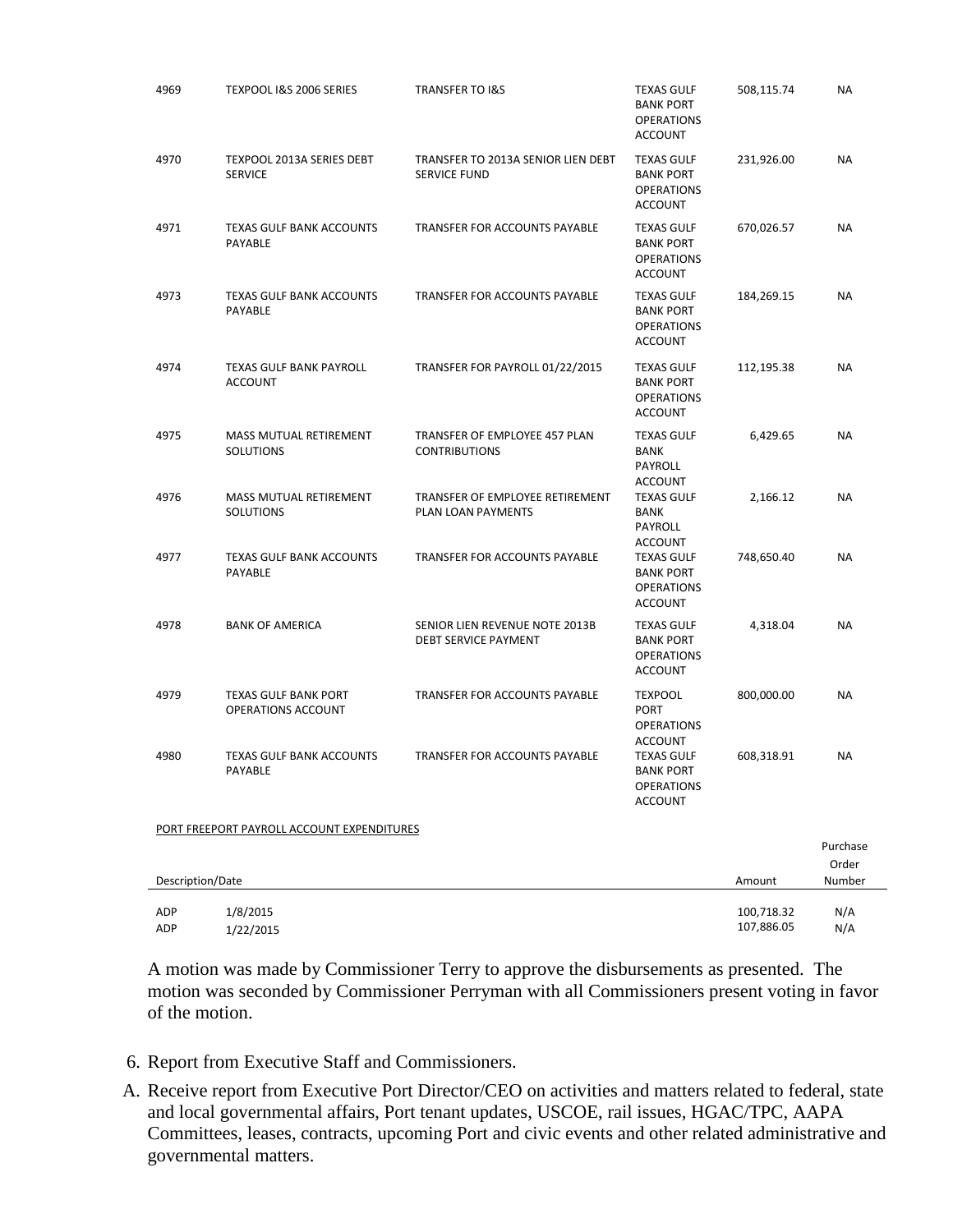Mr. Carlson reported that the ILA along with Pacific Maritime Association has reached a tentative contract for the West coast. It is one of the most expensive contracts ever signed, which is good news for the Gulf and East Coast as the expansion of the Panama Canal nears completion, the larger ships will force more cargo to all water service and avoid the West Coast due to high costs and low productivity. The scope of work has been received from the USACOE for the GRR. Projected costs for the project is \$1,696,000. Work in kind amount is yet to be identified. All funds available will be applied from the work in kind to the first phase. More details will be provided during executive session. Mr. Carlson also reported that progress continues with the Hoegh project. Security plans have tentatively been agreed to between Customs, USCG and Port Freeport with plans to phase in the new services starting with the new car market. The first call is scheduled for May  $15<sup>th</sup>$ . The used car market will be phased in within two months. Finally, Mr. Carlson reported that as of today, Paul Kresta is the only candidate to file for his Position 4, and one person has filed for Tom Perryman's Position 6. Deadline to file is tomorrow at 5:00 p.m.

B. Receive report from CFO on monthly activity and matters related to financial results, investments, insurance, leases, contracts and other related administrative and governmental affairs.

Mr. Strader noted that should there be no more filings, staff will prepare a resolution to cancel the election in May and will save the administrative fees of ordering an election with the County. \$25,000 was budgeted for this election. Mr. Strader then gave a brief presentation to the Board with the financial results of operation through January.

C. Receive report from Director of Engineering on activities and matters related to Freeport Harbor Federal Channel, capital projects and other projects, Hydrographic Report and other related facility engineering matters.

In addition to his report, Mr. Hull shared aerial pictures of the new administration building work site. He also gave an update on the power pole distribution project and beach nourishment project. Mr. Hull also announced that Project Manager Alec Journeay has accepted a position with Brazosport School District. His last day will be February  $27<sup>th</sup>$ .

D. Receive report from Director of Operations on activities and matters related to operations, vessel activity, tonnage and other related port operation matters.

Mr. Durel presented graphs showing the total moves taking place at Velasco Terminal for the month of January between MSC and Chiquita as well as their overall trend since November. He also shared pictures of a 75 ton subsea tree loaded by BOA Marine that will sit on the bottom of the Gulf and connect some of subsea cable that Parker has built to connect to the different well heads.

E. Receive report from Director of Protective Services on activities and matters related to safety meetings/injury report, security meetings, EMS update and other related safety, security and environmental matters.

Mr. Hogan reported on the notice implemented by the U.S. Coast Guard stating that Ports shall provide a method of transport for seafarers and others to get to the ship, to the gate at no cost. Additionally, Captain of the Port sent a request to visit Port Freeport to tour the facilities as well as the EOC. The final report for the mold remediation on the Operations Building was received and submitted to Customs. Customs has a few questions/concerns regarding the report so these are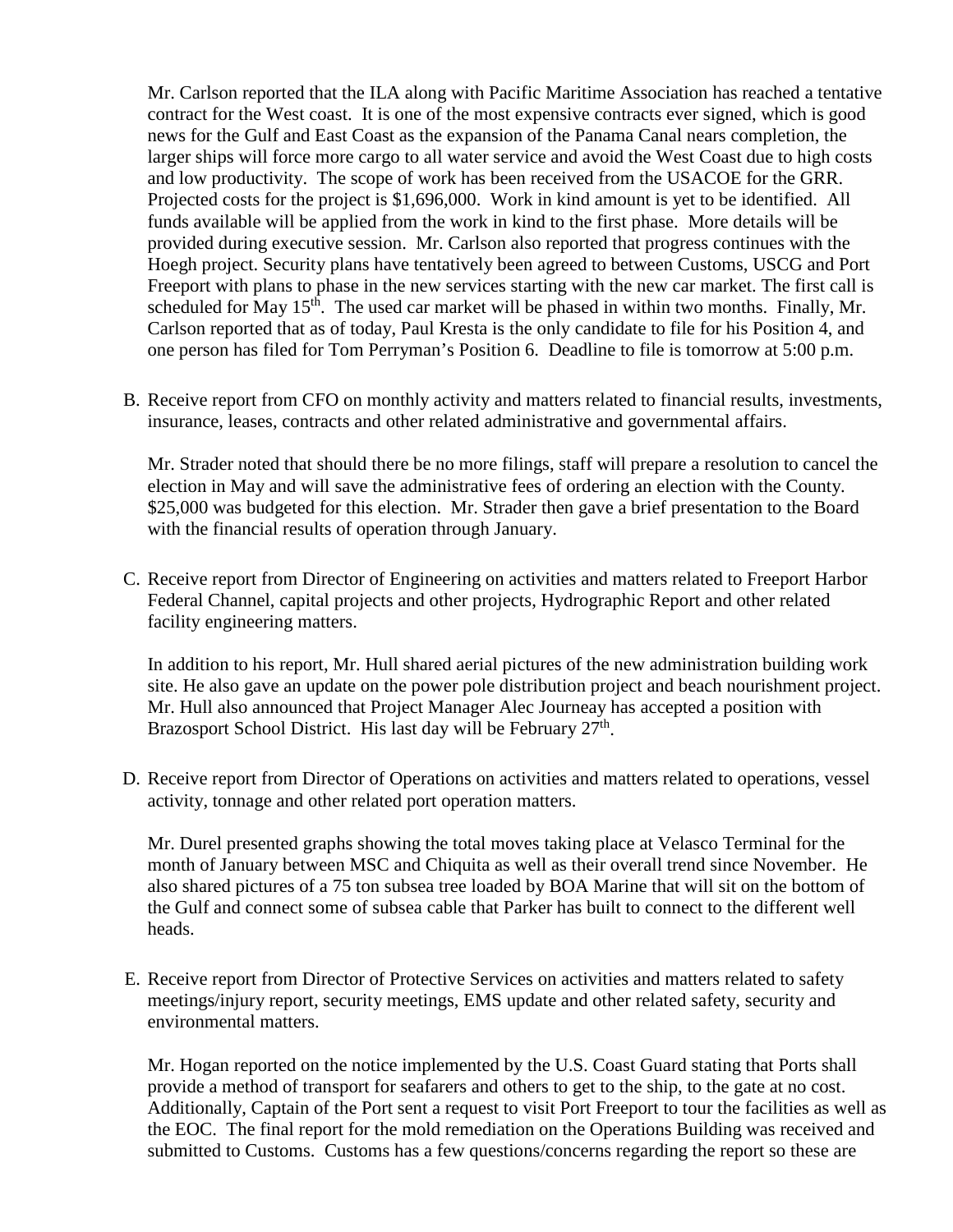being sent back to ERC for clarification. Finally, the Port is partnering with Richardson Stevedoring for the Environmental Defense Fund where two grad students will look at container on barge and heavy lift corridor and do an analysis on environmental impact, benefits, etc. This partnership will allow us to receive reports at the end, marketing and PR materials as well as information to use for future grants. Total cost is \$15,000 with Port Freeport paying \$7,500. Brandon Robertson updated the Board on his efforts to upgrade the current iPads. Mr. Hogan also updated the Board on the environmental plan.

F. Receive report from Director of Economic Development on activities and matters related to sales reports, industry meetings and Port presentations, Port events, advertising and web activity, Foreign-Trade Zone and other related trade development or community relation matters.

Mr. Wilson reported on the new shipper profile created by ProMiles in their software. He added that with their use of the heavy-lift corridor, it will open the door to all the major producers to have a simplified profile locally. He also reported on the progress made with the Bill at Representative Bonnen's office.

G. Receive report(s) from Commissioners related to meetings and conferences attended Port presentations and other related Port Commission matters.

Commissioner Hoss & Commissioner Pirtle reported attending the BASF Ribbon Cutting. Commissioner Hoss also reported attending Pearland Day in Austin.

7. Receive comments from the public.

Ms. Melanie Oldham addressed to the Board to request additional information on the Environmental Defense Fund.

8. Award of contract for property insurance.

Ms. Campus presented property insurance renewal submitted by McGriff, Seibels & Williams. The recommendation is to renew with Lloyds of London with a premium of \$1,063,545, a decrease of about \$89,000. There are no changes to the program, just a change in insured values.

A motion was made by Commissioner Terry to approve the contract. The motion was seconded by Commissioner Kresta with all Commissioners present voting in favor of the motion.

9. Adoption of an extension to the ABB Service Agreement for the ZPMC cranes.

Mr. Durel presented a proposal from ABB to extend the on-site field service engineer for the ZPMC cranes. The 12 week service will be for the engineer to monitor crane functions, perform diagnostics and troubleshooting during vessel operations and train the Port's existing staff. ABB provides the computer control system to the cranes. Mr. Durel recommends approval of extending the contract in the amount of \$53,250. The service will begin March 1, 2015.

A motion was made by Commissioner Terry to approve the extension. The motion was seconded by Commissioner Pirtle with all Commissioners present voting in favor of the motion.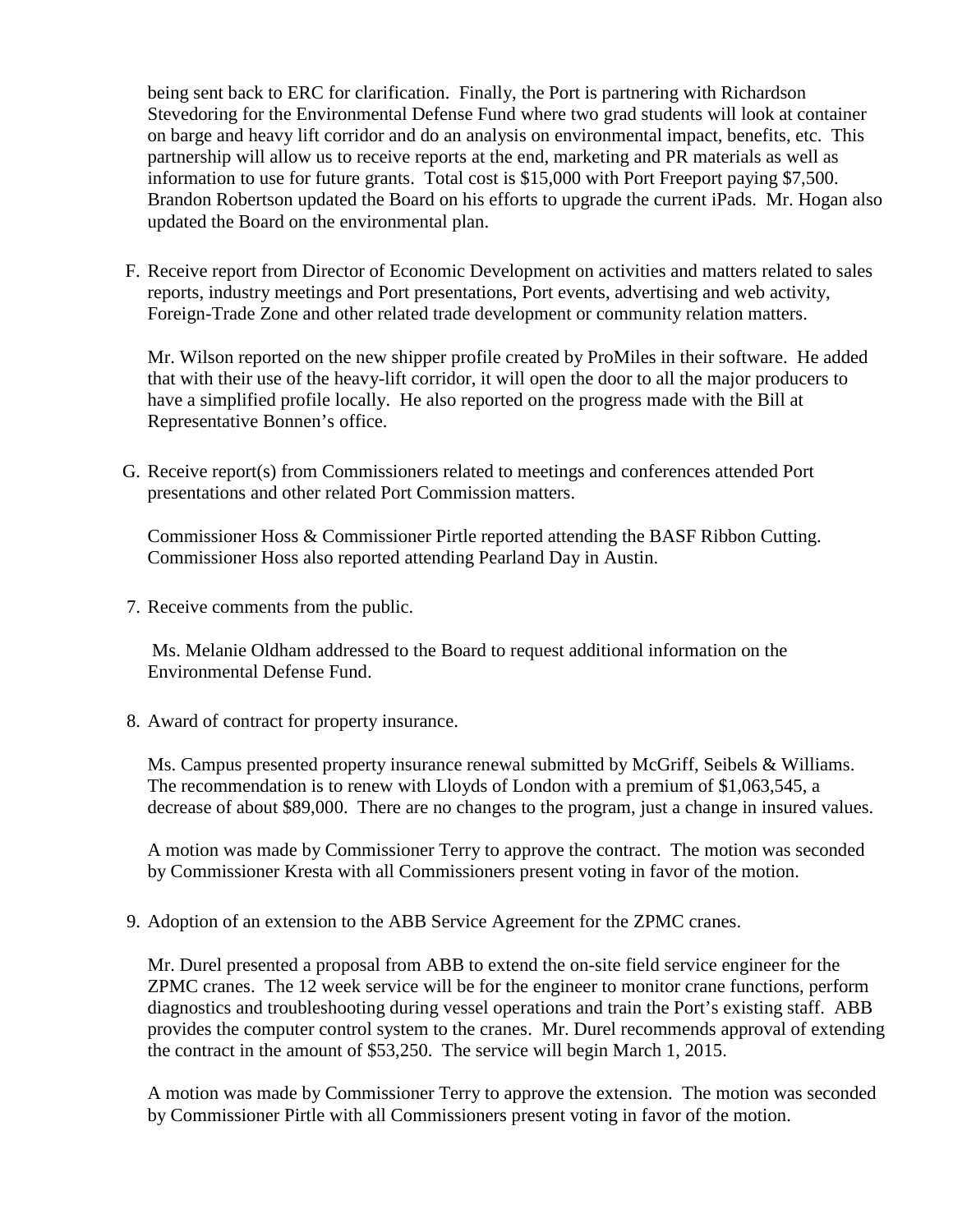10. Approval of a Temporary Blanket Easement to CenterPoint Energy to construct an underground electrical duct bank.

A motion was made by Commissioner Pirtle to approve the easement. The motion was seconded by Commissioner Perryman with all Commissioners present voting in favor of the motion.

11. Approval of a purchase contract for property located at 313 East 8<sup>th</sup> Street.

Mr. Strader explained that the purchase price is slightly higher than the approved 150% property value at \$40,000 however, he does recommend approval of the property as it in the target area of the east end the Port is seeking to acquire.

A motion was made by Commissioner Pirtle to approve the contract. The motion was seconded by Commissioner Perryman with all Commissioners present voting in favor of the motion.

12. Adoption of a resolution approving the acceptance of the Port's portion of proceeds received from high bidders on delinquent tax property held in trust by Brazoria County, Texas and authorizing the Chairman to join in conveyance to high bidders.

A motion was made by Commissioner Perryman to approve the resolution. The motion was seconded by Commissioner Terry with all Commissioners present voting in favor of the motion.

13. Discussion and approval of upgrading the Port VoIP phone system.

Mr. Hogan explained that the current voice over internet protocol phone system is outdated, can't be serviced and parts are no longer made for it. He is requesting a new system with redundancy, each location will have its own control head with them working independently of each other so if there is a problem in the overall network, each building still has connection to the system. He recommends approval of the DataVox system in the amount of \$53,953. This system will transfer to the new administration building with no substantial additional cost.

A motion was made by Commissioner Perryman to approve the new system. The motion was seconded by Commissioner Terry with all Commissioners present voting in favor of the motion.

14. Receive 3D presentation of proposed Port Freeport Master Plan.

Mr. Carlson stated that work continues with Paul F. Richardson and CardnoTec to deliver the product Port Commission has requested. Mr. Carlson gave an updated 3D presentation of the three phases of the proposed Master Plan that included updated community buffer section buildout as well as what Berths 7 and 8 will look like fully built out.

- 15. **EXECUTIVE SESSION** in accordance with Subchapter D of the Open Meetings Act, Texas Government Code Section 551.001, et. seq., to review and consider the following:
- A. Under authority of Section 551.071 for discussion with attorney regarding:
- 1. Legal issues regarding possible condemnation of real property in East End, Freeport, Texas.